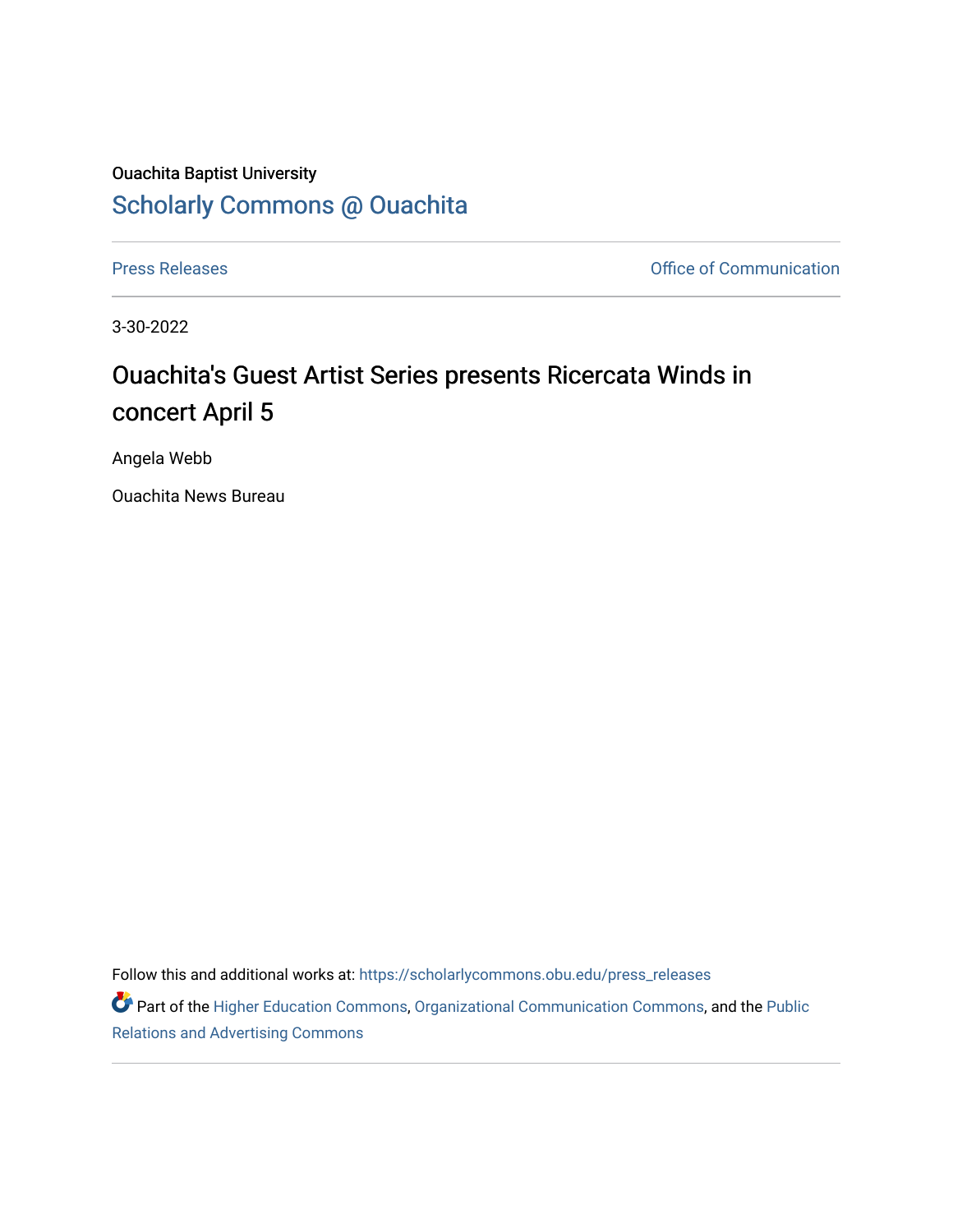



For immediate release **Ouachita's Guest Artist Series presents Ricercata Winds in concert April 5** *By Angela Webb* March 30, 2022 For more information, contact OBU's news bureau at [newsbureau@obu.edu](mailto:newsbureau@obu.edu) or (870) 245-5206.

ARKADELPHIA, Ark.—Ouachita Baptist University's Guest Artist Series presents Ricercata Winds woodwind quintet in concert Tuesday, April 5, at 7:30 p.m. in Mabee Fine Arts Center's McBeth Recital Hall. The concert is free and open to the public.

Members of Ricercata Winds include Dr. Carlos Feller, visiting assistant professor of music at Ouachita; Dr. Galit Kaunitz, associate professor of oboe at the University of Southern Mississippi; Dr. Michael Rowlett, associate professor of clarinet and music literature at the University of Mississippi; Dr. Daryn Zubke, assistant professor of bassoon at the University of Memphis; and Dr. Emily Britton, lecturer of horn at the University of Louisville. The group is joined by soprano Mary Wilson, associate professor of voice at the University of Memphis.

"We are excited to have this world-acclaimed musical group on campus for a concert," said Dr. Gary Gerber, dean of the School of Fine Arts and chair of the Division of Music at Ouachita. "I believe our audience will appreciate the way their music brings a variety of musical styles and combinations of instruments and voices."